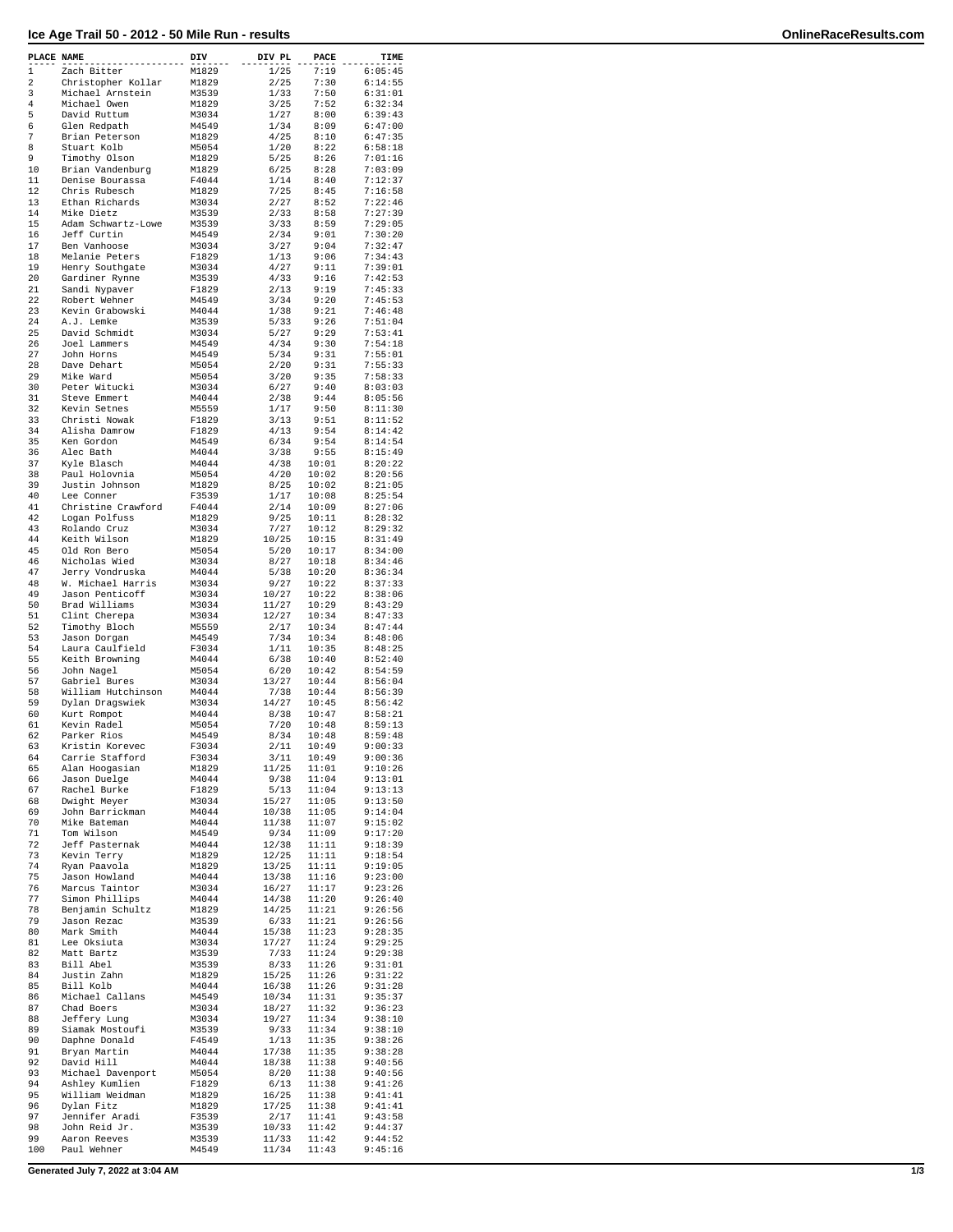## **Ice Age Trail 50 - 2012 - 50 Mile Run - results OnlineRaceResults.com**

| PLACE NAME |                                               | DIV            | DIV PL         | PACE           | TIME                 |
|------------|-----------------------------------------------|----------------|----------------|----------------|----------------------|
| 101        | Steven Andersson                              | M3539          | 12/33          | 11:44          | 9:45:58              |
| 102        | Cassie Scallon                                | F3034          | 4/11           | 11:44          | 9:46:05              |
| 103        | James Stenulson                               | M5559          | 3/17           | 11:45          | 9:46:52              |
| 104        | John Dedoncker                                | M4549          | 12/34          | 11:46          | 9:48:01              |
| 105<br>106 | Whitney Richman<br>Russell Johnson            | F3034<br>M5054 | 5/11<br>9/20   | 11:48<br>11:49 | 9:49:11<br>9:50:02   |
| 107        | Charles Kriska                                | M4044          | 19/38          | 11:49          | 9:50:14              |
| 108        | Patrick O'Hara                                | M4044          | 20/38          | 11:50          | 9:51:02              |
| 109        | Bill Thom                                     | M5054          | 10/20          | 11:52          | 9:52:39              |
| 110        | Harry Behm                                    | M4044          | 21/38          | 11:52          | 9:52:45              |
| 111        | Brian Palmer                                  | M4044          | 22/38          | 11:54          | 9:54:36              |
| 112        | Richard Plezia                                | M5054          | 11/20          | 11:55          | 9:55:22              |
| 113<br>114 | Marie Zidek<br>Mary Flaws                     | F1829<br>F4549 | 7/13<br>2/13   | 11:55<br>11:56 | 9:55:42<br>9:56:22   |
| 115        | Margaret Ochs                                 | F3539          | 3/17           | 11:56          | 9:56:39              |
| 116        | Kurt Neumann                                  | M3539          | 13/33          | 11:58          | 9:58:07              |
| 117        | Peter Chriske                                 | M1829          | 18/25          | 12:03          | 10:01:41             |
| 118        | Karen Erba                                    | F4044          | 3/14           | 12:04          | 10:02:58             |
| 119        | Troy Bollinger                                | M4549          | 13/34          | 12:06          | 10:04:25             |
| 120        | Roman Koshkin                                 | M3034          | 20/27          | 12:09          | 10:07:01             |
| 121        | Brad Drake                                    | M5559          | 4/17           | 12:10          | 10:08:10             |
| 122<br>123 | Steve Conn<br>Cory Feign                      | M4549<br>M3539 | 14/34<br>14/33 | 12:11<br>12:12 | 10:08:49<br>10:09:50 |
| 124        | Anthony Severino                              | M3034          | 21/27          | 12:17          | 10:13:41             |
| 125        | Daniel Crouse                                 | M3539          | 15/33          | 12:17          | 10:13:59             |
| 126        | Shelley Cook                                  | F3539          | 4/17           | 12:17          | 10:14:00             |
| 127        | Tammy Hunter                                  | F4549          | 3/13           | 12:18          | 10:14:40             |
| 128        | Steve Plumb                                   | M4044          | 23/38          | 12:19          | 10:15:29             |
| 129<br>130 | Jerome Deaven                                 | M4549          | 15/34          | 12:23          | 10:18:22<br>10:18:51 |
| 131        | Jordan Duncan<br>Jeff Jensen                  | M1829<br>M4549 | 19/25<br>16/34 | 12:23<br>12:24 | 10:19:24             |
| 132        | Brian Gruender                                | M3539          | 16/33          | 12:26          | 10:21:34             |
| 133        | Matthew Batt                                  | M3539          | 17/33          | 12:28          | 10:23:02             |
| 134        | Gabe Kohn                                     | M3539          | 18/33          | 12:30          | 10:24:22             |
| 135        | Andrew Featherstone                           | M4044          | 24/38          | 12:34          | 10:27:49             |
| 136        | Chad Benesh                                   | M3539          | 19/33          | 12:35          | 10:28:21             |
| 137        | Mark Stahlkopf                                | M4549          | 17/34          | 12:36          | 10:29:28             |
| 138<br>139 | Becky Brudwick<br>Scott Konicki               | F4549<br>M3539 | 4/13<br>20/33  | 12:37<br>12:37 | 10:30:09<br>10:30:19 |
| 140        | Robb Linnemanstons                            | M5559          | 5/17           | 12:37          | 10:30:19             |
| 141        | Nick Zanoni                                   | M5054          | 12/20          | 12:37          | 10:30:20             |
| 142        | Thao Hoang                                    | M4549          | 18/34          | 12:38          | 10:31:00             |
| 143        | John Psuik                                    | M4044          | 25/38          | 12:38          | 10:31:34             |
| 144        | Kathy Muehlbauer                              | F3539          | 5/17           | 12:38          | 10:31:35             |
| 145        | Tag Noel                                      | M3539          | 21/33          | 12:40          | 10:32:39             |
| 146<br>147 | Daniel Crea                                   | M3539<br>M4044 | 22/33<br>26/38 | 12:40<br>12:41 | 10:32:43<br>10:33:53 |
| 148        | Tim Ferrell<br>Sarah Garman                   | F3034          | 6/11           | 12:41          | 10:33:56             |
| 149        | Shawn Noble                                   | M4549          | 19/34          | 12:41          | 10:33:59             |
| 150        | Eric Olson                                    | M3034          | 22/27          | 12:42          | 10:34:17             |
| 151        | Jim Lemke                                     | M5054          | 13/20          | 12:46          | 10:37:43             |
| 152        | Julie Yonek                                   | F4044          | 4/14           | 12:50          | 10:41:24             |
| 153        | Tony Cesario                                  | M4549          | 20/34          | 12:50          | 10:41:24             |
| 154<br>155 | Doug Thompson<br>Anastasia Andrychowski F3034 | M4044          | 27/38<br>7/11  | 12:50<br>12:51 | 10:41:33<br>10:41:48 |
| 156        | Amy Grady-Allington                           | F4044          | 5/14           | 12:54          | 10:44:35             |
| 157        | James Szyjakowski                             | M6064          | 1/12           | 12:55          | 10:45:13             |
| 158        | Renee Obert                                   | F4549          | 5/13           | 12:55          | 10:45:48             |
| 159        | Joshua Bruce                                  | M3539          | 23/33          | 12:56          | 10:46:15             |
| 160        | Gary Cattell                                  | M5559          | 6/17           | 12:58          | 10:47:50             |
| 161        | John Rodee                                    | M6569          | 1/2            | 12:59          | 10:48:25             |
| 162<br>163 | Bill Fairfield                                | M5559<br>F4044 | 7/17           | 12:59<br>13:00 | 10:48:57<br>10:49:18 |
| 164        | Joanne Singleton<br>Jim Benike                | M6064          | 6/14<br>2/12   | 13:01          | 10:50:16             |
| 165        | Pamela Erickson                               | F4549          | 6/13           | 13:01          | 10:50:24             |
| 166        | Cynthia Carlson                               | F4044          | 7/14           | 13:01          | 10:50:24             |
| 167        | David Pontious                                | M4549          | 21/34          | 13:02          | 10:51:22             |
| 168        | Kim Stein                                     | F1829          | 8/13           | 13:02          | 10:51:29             |
| 169        | Michael McElmeel                              | M4549          | 22/34          | 13:04          | 10:52:36             |
| 170<br>171 | Tim Wegner<br>Randall Andrews                 | M4549<br>M4044 | 23/34<br>28/38 | 13:04<br>13:04 | 10:52:37<br>10:52:53 |
| 172        | Alfredo Pedro                                 | M4044          | 29/38          | 13:04          | 10:53:06             |
| 173        | Trevor Distad                                 | M4044          | 30/38          | 13:06          | 10:54:13             |
| 174        | Laura Kelsey                                  | F4044          | 8/14           | 13:09          | 10:57:03             |
| 175        | Sam Librizzi                                  | M3539          | 24/33          | 13:11          | 10:59:08             |
| 176        | Julie Treder                                  | F3539          | 6/17           | 13:11          | 10:59:08             |
| 177        | Kathleen Rytman                               | F4044          | 9/14           | 13:13          | 11:00:13             |
| 178<br>179 | Adam Prokai<br>Eric Walker                    | M1829<br>M4044 | 20/25<br>31/38 | 13:14<br>13:15 | 11:01:24<br>11:01:45 |
| 180        | Mark Francis                                  | M4549          | 24/34          | 13:15          | 11:01:45             |
| 181        | Martha Walker                                 | F4044          | 10/14          | 13:15          | 11:01:45             |
| 182        | Keith Ferdon                                  | M4044          | 32/38          | 13:15          | 11:02:14             |
| 183        | Eric Weavel                                   | M3539          | 25/33          | 13:15          | 11:02:29             |
| 184        | Frederick Syrjanen                            | M6064          | 3/12           | 13:17          | 11:03:33             |
| 185        | Chris Adesso                                  | M3539          | 26/33          | 13:17          | 11:03:41             |
| 186        | Scott Laudick                                 | M3539          | 27/33          | 13:17          | 11:03:44             |
| 187<br>188 | Josephine Lepley<br>Ross Meyer                | F5559<br>M6064 | 1/3<br>4/12    | 13:18<br>13:18 | 11:04:11<br>11:04:46 |
| 189        | John McCarthy                                 | M5054          | 14/20          | 13:18          | 11:04:46             |
| 190        | Tom Henson                                    | M6064          | 5/12           | 13:19          | 11:05:30             |
| 191        | Brenda Bland                                  | F5054          | 1/7            | 13:21          | 11:06:45             |
| 192        | Frederick Wu                                  | M3034          | 23/27          | 13:22          | 11:07:42             |
| 193        | Matt Jacobson                                 | M1829          | 21/25          | 13:22          | 11:07:46             |
| 194        | Beth Simpson-Hall                             | F5054          | 2/7            | 13:24          | 11:09:24             |
| 195<br>196 | Kathy Siculan<br>Scott Stauske                | F5559<br>M4549 | 2/3<br>25/34   | 13:24<br>13:24 | 11:09:25<br>11:09:32 |
| 197        | Brandi Henry                                  | F3539          | 7/17           | 13:25          | 11:10:10             |
| 198        | Steve Krampe                                  | M6064          | 6/12           | 13:25          | 11:10:45             |
| 199        | Rachel Nix                                    | F1829          | 9/13           | 13:26          | 11:11:05             |
| 200        | Barbra Fagan                                  | F5054          | 3/7            | 13:26          | 11:11:13             |

**Generated July 7, 2022 at 3:04 AM 2/3**